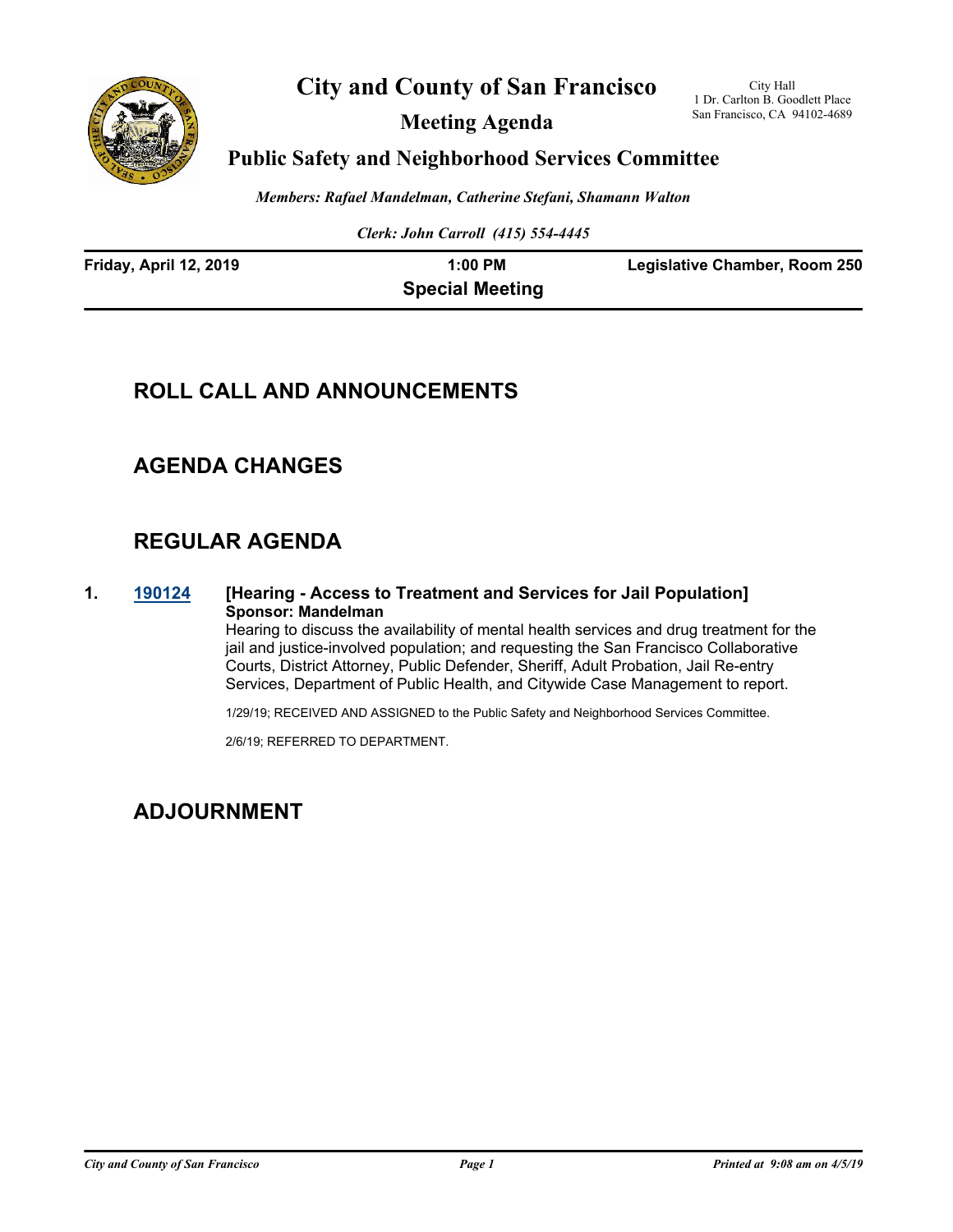# **LEGISLATION UNDER THE 30-DAY RULE**

*NOTE: The following legislation will not be considered at this meeting. Board Rule 3.22 provides that when an Ordinance or Resolution is introduced which would CREATE OR REVISE MAJOR CITY POLICY, the Committee to which the legislation is assigned shall not consider the legislation until at least thirty days after the date of introduction. The provisions of this rule shall not apply to the routine operations of the departments of the City or when a legal time limit controls the hearing timing. In general, the rule shall not apply to hearings to consider subject matter when no legislation has been presented, nor shall the rule apply to resolutions which simply URGE action to be taken.*

#### **[190311](http://sfgov.legistar.com/gateway.aspx?m=l&id=34432) [Health Code - Restricting Commercial Tobacco Activities on City Property] Sponsor: Walton**

Ordinance amending the Health Code to prohibit the sale, manufacture, and distribution of tobacco products, including electronic cigarettes, on City property.

3/19/19; ASSIGNED UNDER 30 DAY RULE to the Public Safety and Neighborhood Services Committee.

3/27/19; REFERRED TO DEPARTMENT.

#### **[190312](http://sfgov.legistar.com/gateway.aspx?m=l&id=34433) [Health Code - Restricting the Sale, Manufacture, and Distribution of Tobacco Products, Including Electronic Cigarettes] Sponsor: Walton**

Ordinance amending the Health Code to prohibit the sale by tobacco retail establishments of electronic cigarettes that require, but have not received, an order from the Food and Drug Administration (FDA) approving their marketing; and prohibiting the sale and distribution to any person in San Francisco of flavored tobacco products and electronic cigarettes that require, but have not received, an FDA order approving their marketing.

3/19/19; ASSIGNED UNDER 30 DAY RULE to the Public Safety and Neighborhood Services Committee.

3/27/19; REFERRED TO DEPARTMENT.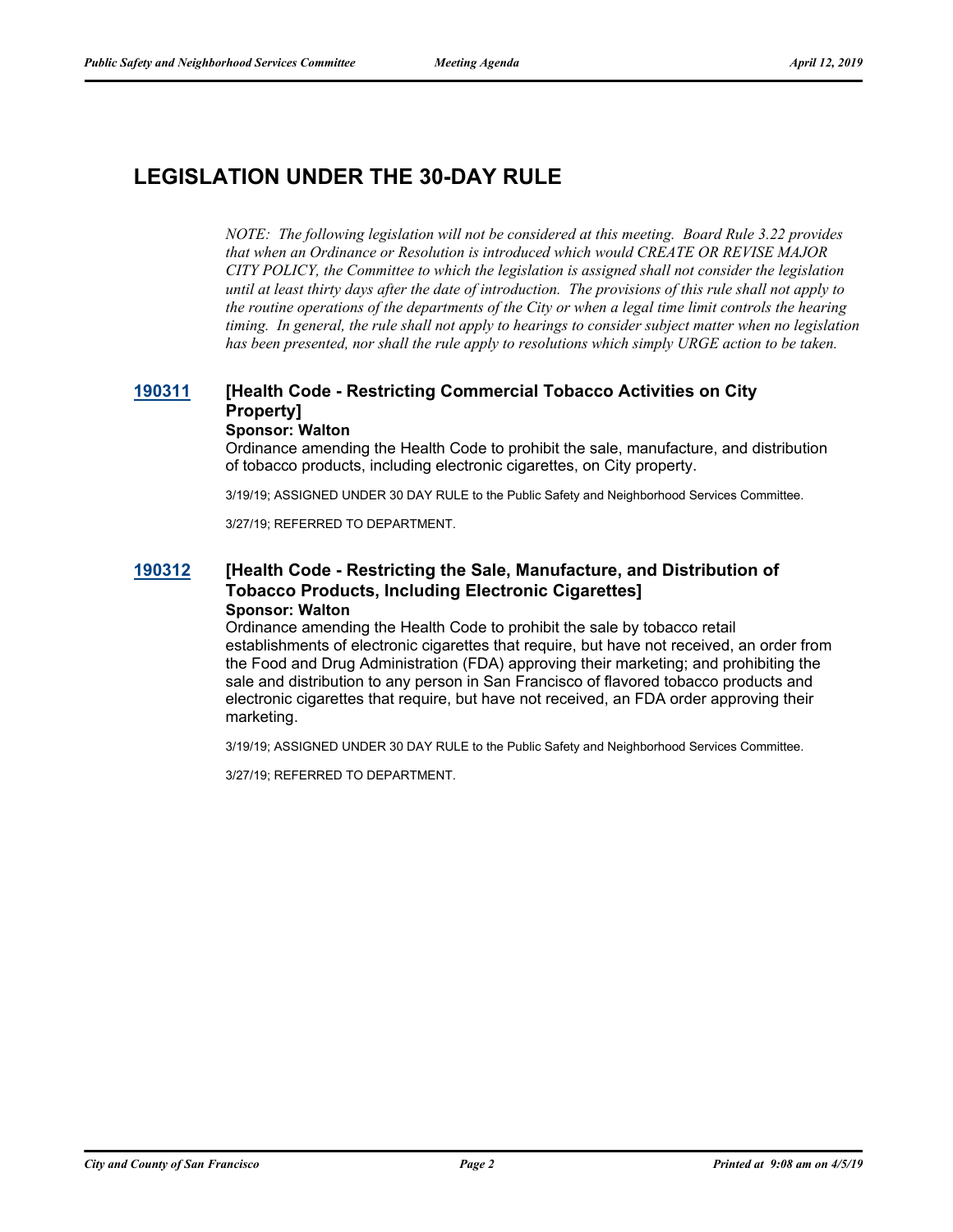### **Agenda Item Information**

Each item on the Consent or Regular agenda may include the following documents:

1) Legislation, 2) Budget and Legislative Analyst report,

3) Department or Agency cover letter and/or report, 4) Public correspondence

Items will be available for review at City Hall, 1 Dr. Carlton B. Goodlett Place, Room 244, Reception Desk.

### **Meeting Procedures**

The Board of Supervisors is the legislative body of the City and County of San Francisco. The Board has several standing committees where ordinances and resolutions are the subject of hearings at which members of the public are urged to testify. The full Board does not hold a second public hearing on measures which have been heard in committee.

Board procedures do not permit: 1) persons in the audience to vocally express support or opposition to statements by Supervisors or by other persons testifying; 2) ringing and use of cell phones, pagers, and similar sound-producing electronic devices; 3) bringing in or displaying signs in the meeting room; and 4) standing in the meeting room.

Each member of the public will be allotted the same maximum number of minutes to speak as set by the President or Chair at the beginning of each item or public comment, excluding City representatives, except that public speakers using interpretation assistance will be allowed to testify for twice the amount of the public testimony time limit. If simultaneous interpretation services are used, speakers will be governed by the public testimony time limit applied to speakers not requesting interpretation assistance. Members of the public who want a document placed on the overhead for display should clearly state such and subsequently remove the document when they want the screen to return to live coverage of the meeting.

IMPORTANT INFORMATION: The public is encouraged to testify at Committee meetings. Persons unable to attend the meeting may submit to the City, by the time the proceedings begin, written comments regarding the agenda items. These comments will be made a part of the official public record and shall be brought to the attention of the Board of Supervisors. Written communications should be submitted to the Clerk of the Board or Clerk of the Committee: 1 Dr. Carlton B. Goodlett Place, Room 244, San Francisco, CA 94102. Communications not received prior to the hearing may be delivered to the Clerk of the Board or Clerk of the Committee at the hearing and you are encouraged to bring enough copies for distribution to all of its members.

LAPTOP COMPUTER FOR PRESENTATIONS: Contact City Hall Media Services at (415) 554-7490 to coordinate the use of the laptop computer for presentations. Presenters should arrive 30 minutes prior to the meeting to test their presentations on the computer.

COPYRIGHT: System content that is broadcasted live during public proceedings is secured by High-bandwidth Digital Content Protection (HDCP), which prevents copyrighted or encrypted content from being displayed or transmitted through unauthorized devices. Members of the public who utilize chamber digital, audio and visual technology may not display copyrighted or encrypted content during public proceedings.

AGENDA PACKET: Available for review in the Office of the Clerk of the Board, City Hall, 1 Dr.Carlton B Goodlett Place, Room 244, or on the internet at http://www.sfbos.org/meetings. Meetings are cablecast on SFGovTV, the Government Channel 26. For DVD copies and scheduling call (415) 554-4188.

LANGUAGE INTERPRETERS: Requests must be received at least 48 hours in advance of the meeting to help ensure availability. Contact Peggy Nevin at (415) 554-5184. AVISO EN ESPAÑOL: La solicitud para un traductor debe recibirse antes de mediodía de el viernes anterior a la reunion. Llame a Peggy Nevin at (415) 554-5184. Paunawa: Ang mga kahilingan ay kailangang matanggap sa loob ng 48 oras bago mag miting upang matiyak na matutugunan ang mga hiling. Mangyaring tumawag ka sa (415) 554-5184.